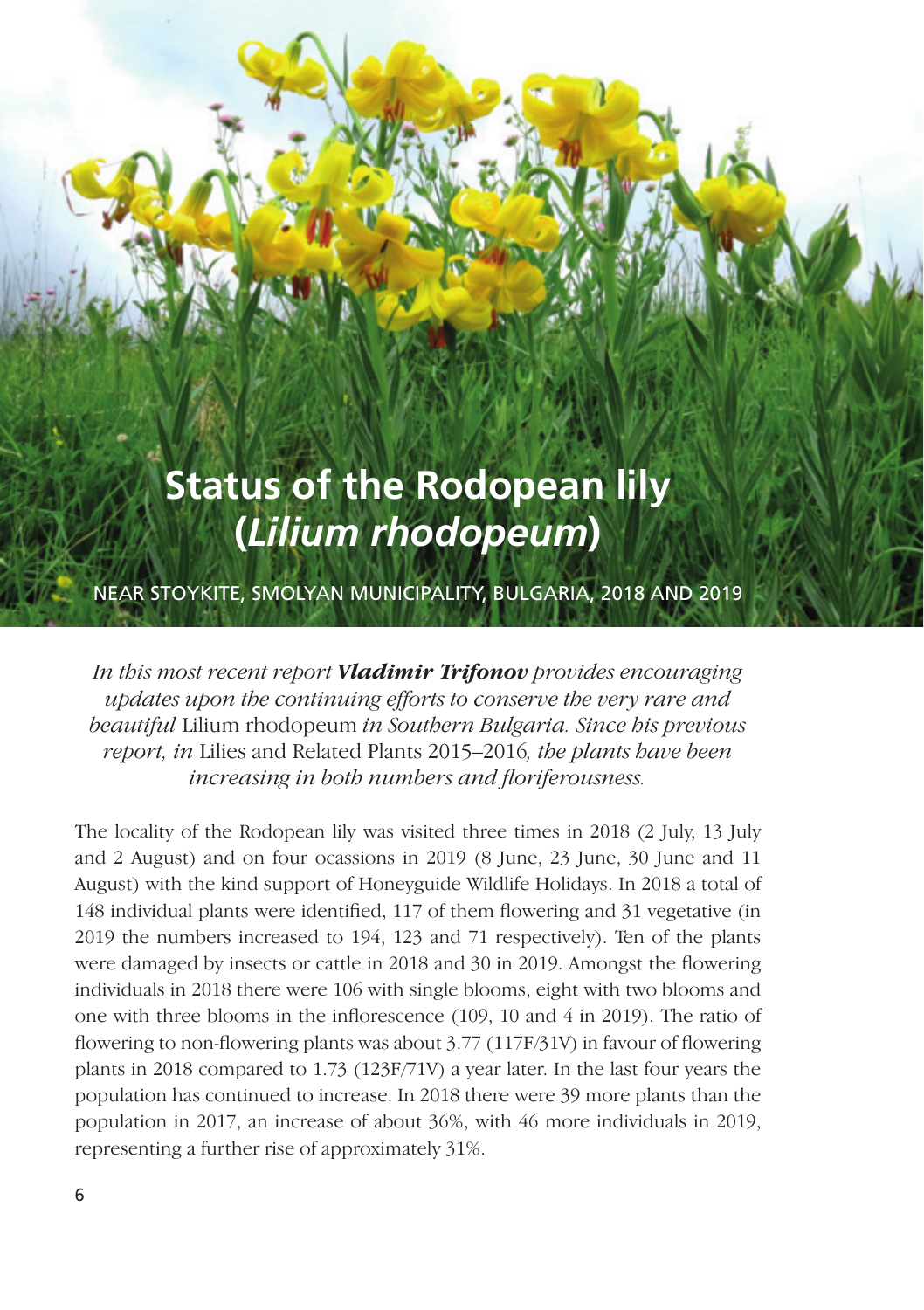## **Opposite**, an outstanding group of *Lilium rhodopeum* including an individual carrying three of the glorious yellow blooms for which the species is renowned.

2018 was the tenth year of monitoring this locality. The dynamics of the population over a ten-year period can clearly be seen. In relative terms, a consistently high total number of plants was recorded in the first four years (2008–2012), and then, in the next four years (2013–2016), there was a sharp decline, with the lowest number of plants occurring in 2015—only 45 individuals. Since 2014 there has been a marked increase in the total number of plants. It is believed that this increase in the number of plants is mainly due to natural periods of rest and activity of the species, as well as a variation in climatic conditions. Of course, it is hoped that the increase in the number of individual plants is due to several years of conservation activities. These have included mowing and removing the hay from the area and the clearing of aggressively competitive species from around the

| <b>YEAR</b>                                                                                      |      |       |     |       |       |       | 2008 2010 2011 2012 2013 2014 2015 2016 2017 2018 2019 |    |      |      |      |
|--------------------------------------------------------------------------------------------------|------|-------|-----|-------|-------|-------|--------------------------------------------------------|----|------|------|------|
| Number of<br>flowering plants                                                                    | 122  | 96    | 145 | 78    | 17    | 42    | 41                                                     | 56 | 75   | 117  | 123  |
| Number of non-<br>flowering plants                                                               | 66   |       |     | 52    | 46    | 11    | $\overline{4}$                                         | 23 | 34   | 31   | 71   |
| Ratio of<br>flowering/non-<br>flowering plants                                                   | 1.85 |       |     | 1.5   | 0.37  | 3.82  | $10.25$ 2.43                                           |    | 2.21 | 3.77 | 1.73 |
| Number of<br>damaged plants                                                                      | 28   | 19    |     |       |       | 15    | 14                                                     | 5  | 34   | 10   | 30   |
| Total number<br>of plants                                                                        | 188  | 96    | 145 | 130   | 63    | 53    | 45                                                     | 79 | 109  | 148  | 194  |
| Percentage<br>increase/<br>decrease of total<br>number of plants<br>compared to<br>previous year |      | $-49$ | 51  | $-10$ | $-52$ | $-16$ | $-15$                                                  | 76 | 38   | 36   | 31   |

## **Table 1. Results of census studies 2008–2019**